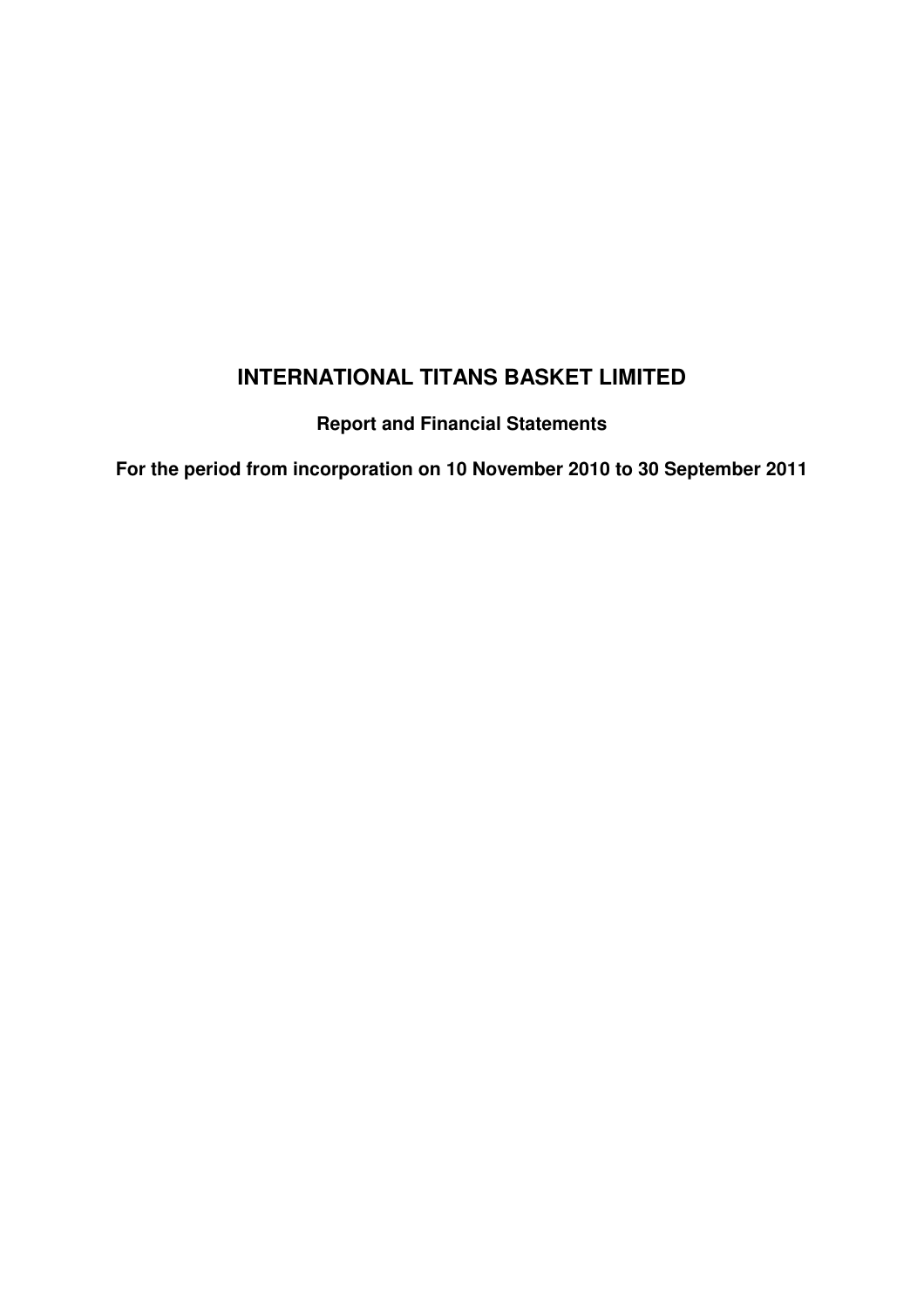### **REPORT AND FINANCIAL STATEMENTS CONTENTS**

|                                                   | Page      |
|---------------------------------------------------|-----------|
| General Information                               | 3         |
| Report of the Directors                           | $4 - 5$   |
| Independent Auditor's Report                      | 6         |
| Profit and Loss Account                           | 7         |
| Statement of Total Recognised Gains and Losses    | 7         |
| <b>Balance Sheet</b>                              | 8         |
| Reconciliation of Movement in Shareholders' Funds | 9         |
| <b>Cash Flow Statement</b>                        | 10        |
| Notes to the Financial Statements                 | $11 - 17$ |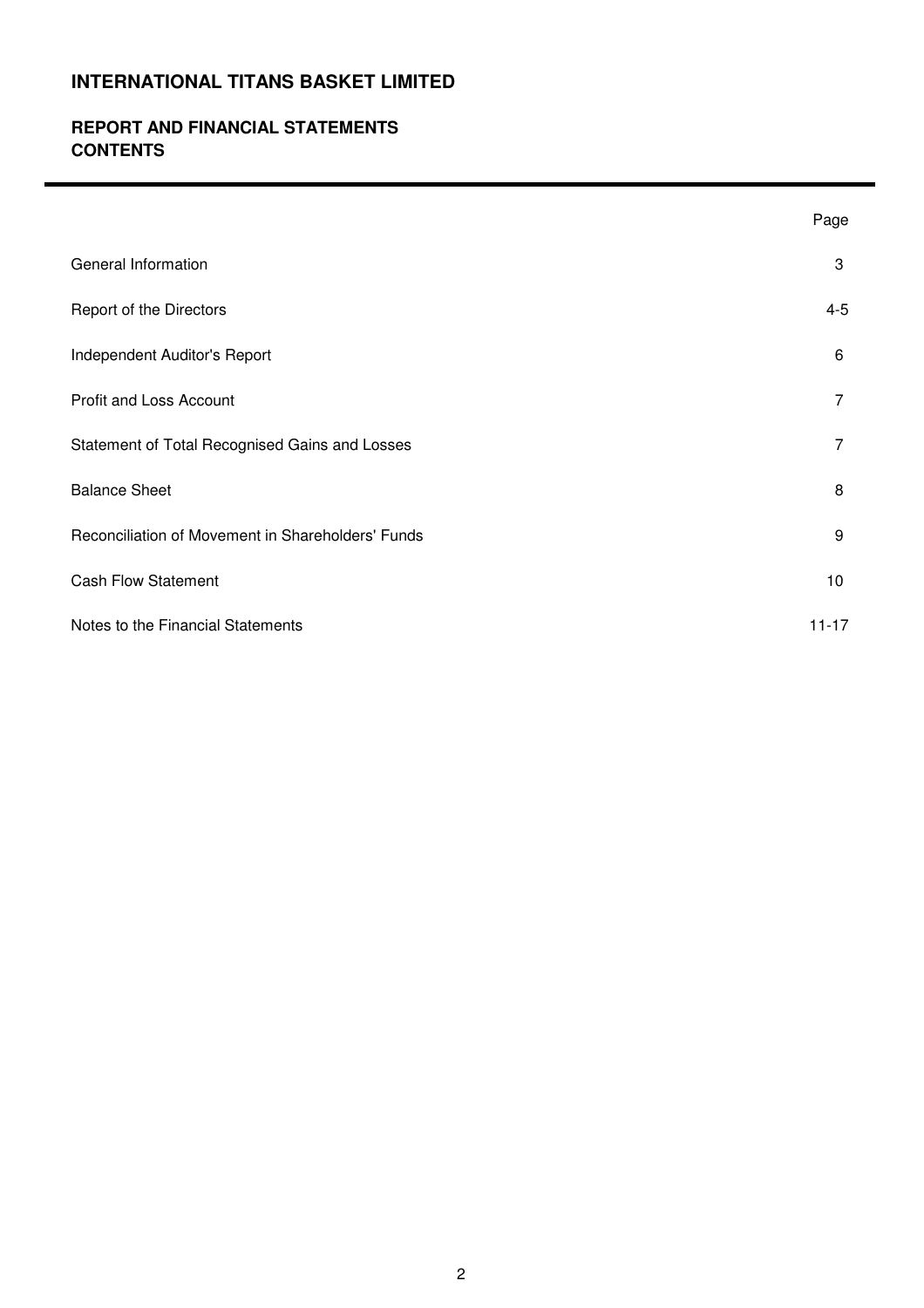### **REPORT AND FINANCIAL STATEMENTS GENERAL INFORMATION**

| <b>DIRECTORS:</b>                                        | J Lewis (appointed 10 November 2010)<br>C Hickling (appointed 10 November 2010)<br>D Stephenson (appointed 10 November 2010)                                  |
|----------------------------------------------------------|---------------------------------------------------------------------------------------------------------------------------------------------------------------|
| <b>ADMINISTRATOR, SECRETARY</b><br><b>AND REGISTRAR:</b> | Praxis Property Fund Services Limited (up to 30 April 2011)<br><b>PO Box 296</b><br>Sarnia House<br>Le Truchot<br><b>St Peter Port</b><br>Guernsey<br>GY1 4NA |
|                                                          | Praxis Fund Services Limited (from 1 May 2011)<br><b>PO Box 296</b><br>Sarnia House<br>Le Truchot<br>St Peter Port<br>Guernsey<br>GY1 4NA                     |
| <b>REGISTERED OFFICE:</b>                                | Sarnia House<br>Le Truchot<br>St Peter Port<br>Guernsey<br>GY1 4NA                                                                                            |
| <b>AUDITOR:</b>                                          | <b>Saffery Champness</b><br><b>PO Box 141</b><br>La Tonnelle House<br>Les Banques<br>St Sampson<br>Guernsey<br>GY1 3HS                                        |
| <b>BANKERS:</b>                                          | Investec Bank (Channel Islands) Limited<br><b>PO Box 188</b><br><b>Glategny Court</b><br>Glategny Esplanade<br>St Peter Port<br>Guernsey<br>GY1 3LP           |
| <b>COMPANY REGISTRATION NO:</b>                          | 52616                                                                                                                                                         |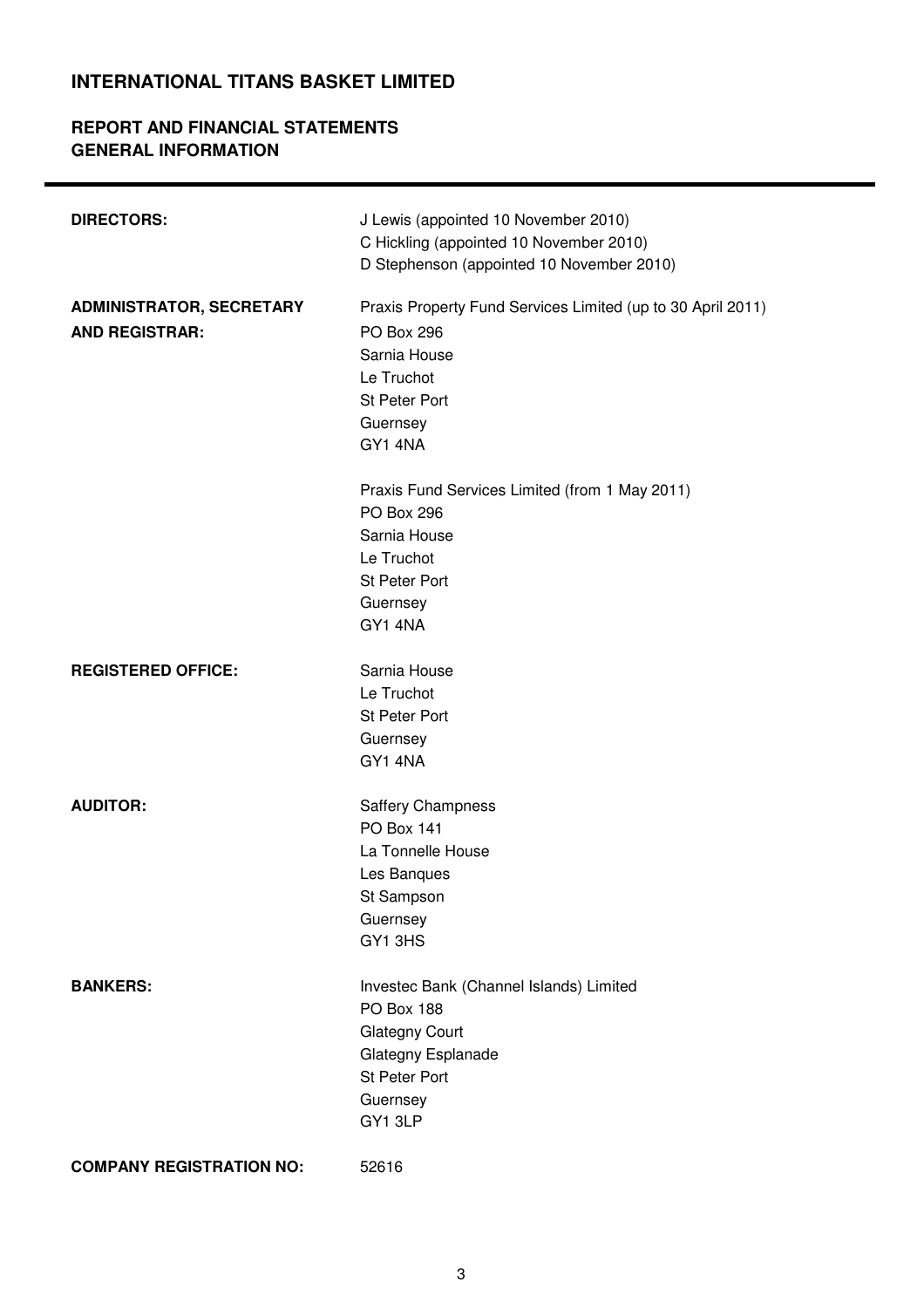### **REPORT OF THE DIRECTORS**

### **For the period from incorporation on 10 November 2010 to 30 September 2011**

The Directors present their first annual report and the audited financial statements for the period from incorporation on 10 November 2010 to 30 September 2011.

#### **Incorporation**

The Company was incorporated in Guernsey on 10 November 2010 and commenced operations on 18 March 2011.

#### **Principal Activity**

The principal activity of the Company is investment holding.

The Company is a Guernsey registered closed-ended investment scheme and is subject to the Registered Collective Investment Scheme Rules 2008.

Under the terms of the Company's prospectus, in the absence of a special resolution to extend the life of the Company, the Company's shares will be redeemed and the Company will terminate on 3 October 2016.

#### **Results and Dividends**

The profit and loss statement is set out on page 7. The Directors do not propose a dividend for the period.

#### **Directors**

The Directors of the Company during the period and to date are detailed below.

J Lewis (appointed 10 November 2010)

- C Hickling (appointed 10 November 2010)
- D Stephenson (appointed 10 November 2010)

No Director had any beneficial interest in the shares of the Company.

#### **Directors' Responsibilities**

The Directors are responsible for keeping proper accounting records which disclose with reasonable accuracy at any time the financial position of the Company, for safeguarding the assets of the Company, for taking reasonable steps for the prevention and detection of fraud and other irregularities and for ensuring that the financial statements comply with the requirements of The Companies (Guernsey) Law, 2008. The financial statements have been prepared in accordance with United Kingdom Accounting Standards (Generally Accepted Accounting Principles) ('UK GAAP').

In addition the Directors are required to:

- select suitable accounting policies and then apply them consistently;
- make judgements and estimates that are reasonable and prudent;
- prepare the financial statements on the going concern basis unless it is inappropriate to presume that the Company will continue in business.

The Directors confirm that they have complied with the above requirements in preparing the financial statements.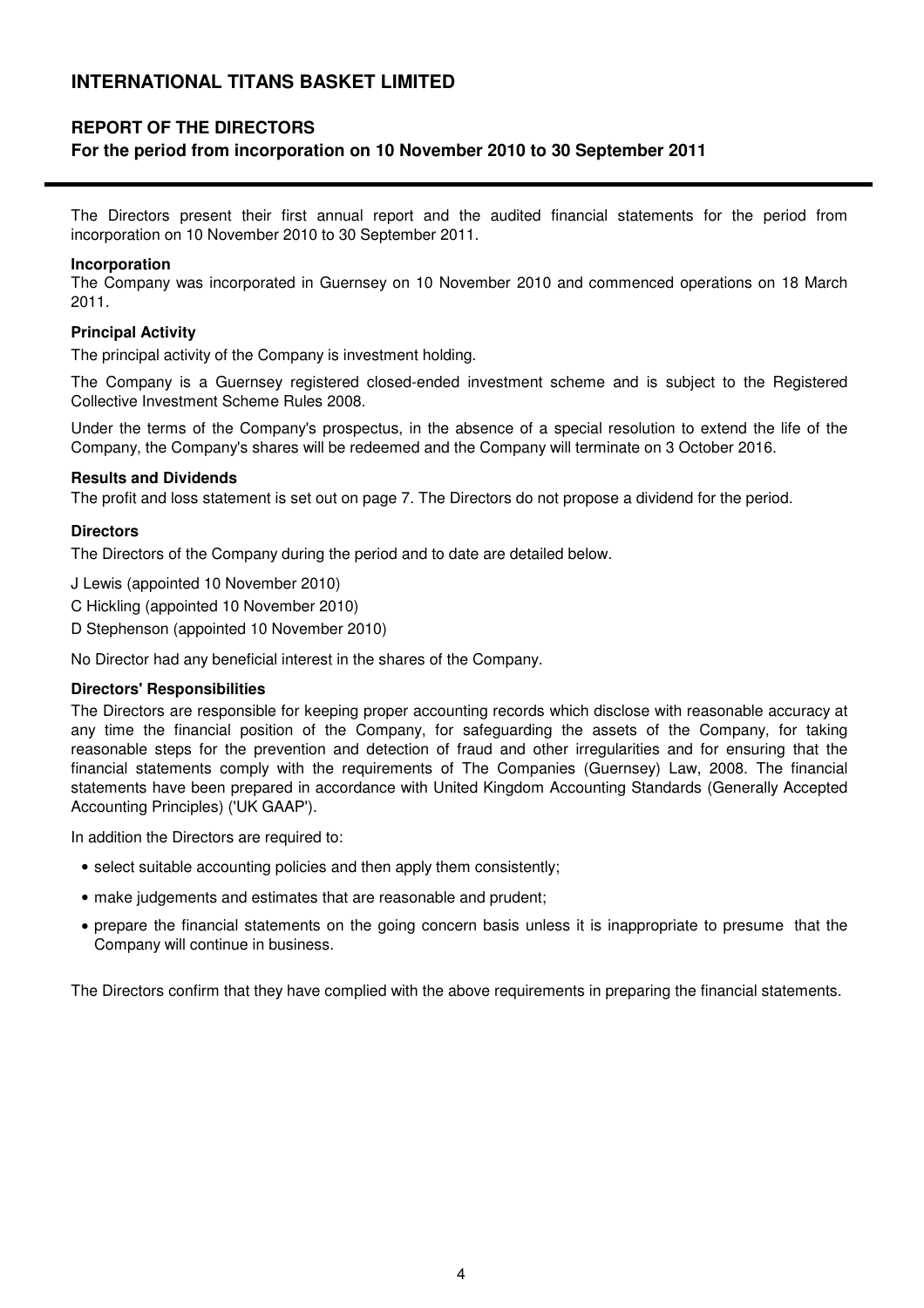### **REPORT OF THE DIRECTORS (continued) For the period from 10 November 2010 to 30 September 2011**

#### **Directors' Responsibilities (continued)**

The Directors confirm that:

- so far as each Director is aware, there is no relevant audit information of which the Company's auditor is unaware; and
- each Director has taken all the steps he ought to have taken as a Director to make himself aware of any relevant audit information and to establish that the Company's auditor is aware of that information.
- the financial statements give a true and fair view and have been prepared in accordance with UK GAAP and with The Companies (Guernsey) Law, 2008.

#### **Auditor**

Saffery Champness were appointed as auditor on 16 December 2010. A resolution to re-appoint Saffery Champness as auditor will be put to the members at the Annual General Meeting.

By Order of the Board

**Chris Hickling Director 29 March 2012**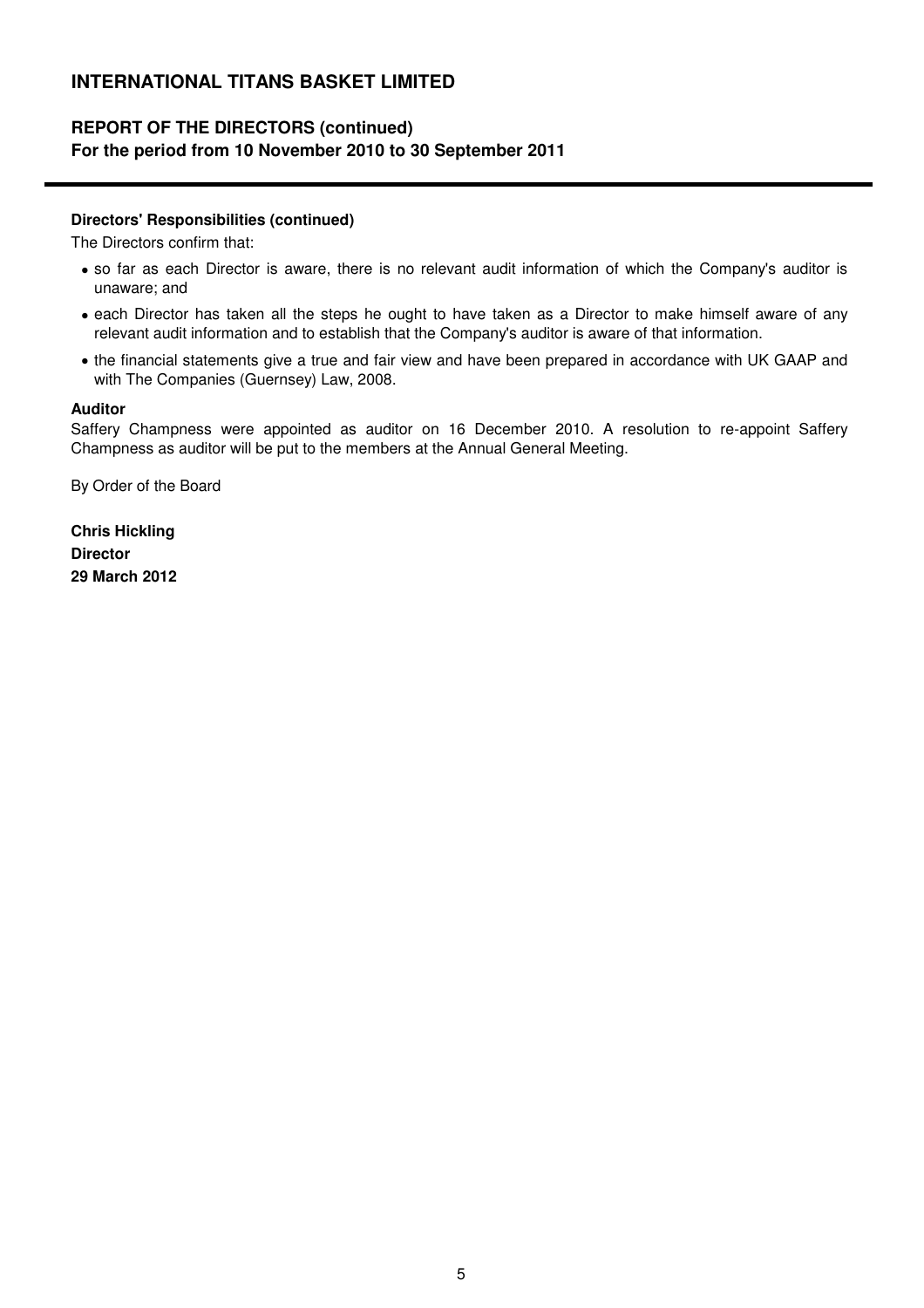### **INDEPENDENT AUDITOR'S REPORT To the members of International Titans Basket Limited**

We have audited the Company's financial statements on pages 7 to 17. The financial reporting framework that has been applied in their preparation is applicable law and United Kingdom Accounting Standards (Generally Accepted Accounting Principles).

This report is made solely to the Company's members, as a body, in accordance with section 262 of The Companies (Guernsey) Law, 2008. Our audit work has been undertaken so that we might state to the Company's members those matters we are required to state to them in an auditor's report and for no other purpose. To the fullest extent permitted by law, we do not accept or assume responsibility to anyone other than the Company and the Company's members, as a body, for our audit work, for this report, or for the opinions we have formed.

#### **Respective responsibilities of Directors and auditor**

As explained more fully in the Statement of Directors' Responsibilities, the Directors are responsible for the preparation of the financial statements and for being satisfied that they give a true and fair view. Our responsibility is to audit and express an opinion on the financial statements in accordance with applicable law and International Standards on Auditing (UK and Ireland). Those standards require us to comply with the United Kingdom Auditing Practices Board's Ethical Standards for Auditors.

#### **Scope of the audit of the financial statements**

An audit involves obtaining evidence about the amounts and disclosures in the financial statements sufficient to give reasonable assurance that the financial statements are free from material misstatement, whether caused by fraud or error. This includes an assessment of: whether the accounting policies are appropriate to the company's circumstances and have been consistently applied and adequately disclosed; the reasonableness of significant accounting estimates made by the Directors; and the overall presentation of the financial statements. In addition, we read all the financial and non-financial information in the annual report to identify material inconsistencies with the audited financial statements. If we become aware of any apparent material misstatements or inconsistencies, we consider the implications for our report.

#### **Opinion on financial statements**

In our opinion the financial statements:

- give a true and fair view:
- are in accordance with Generally Accepted Accounting Principles; and
- comply with The Companies (Guernsey) Law, 2008.

#### **Matters on which we are required to report by exception**

We have nothing to report in respect of the following matters where The Companies (Guernsey) Law, 2008 requires us to report to you if, in our opinion:

- proper accounting records have not been kept by the Company, or
- the financial statements are not in agreement with the accounting records, or
- we have failed to obtain all the information and explanations, which, to the best of our knowledge and belief, are necessary for the purposes of our audit.

### **SAFFERY CHAMPNESS**

**Chartered Accountants 29 March 2012**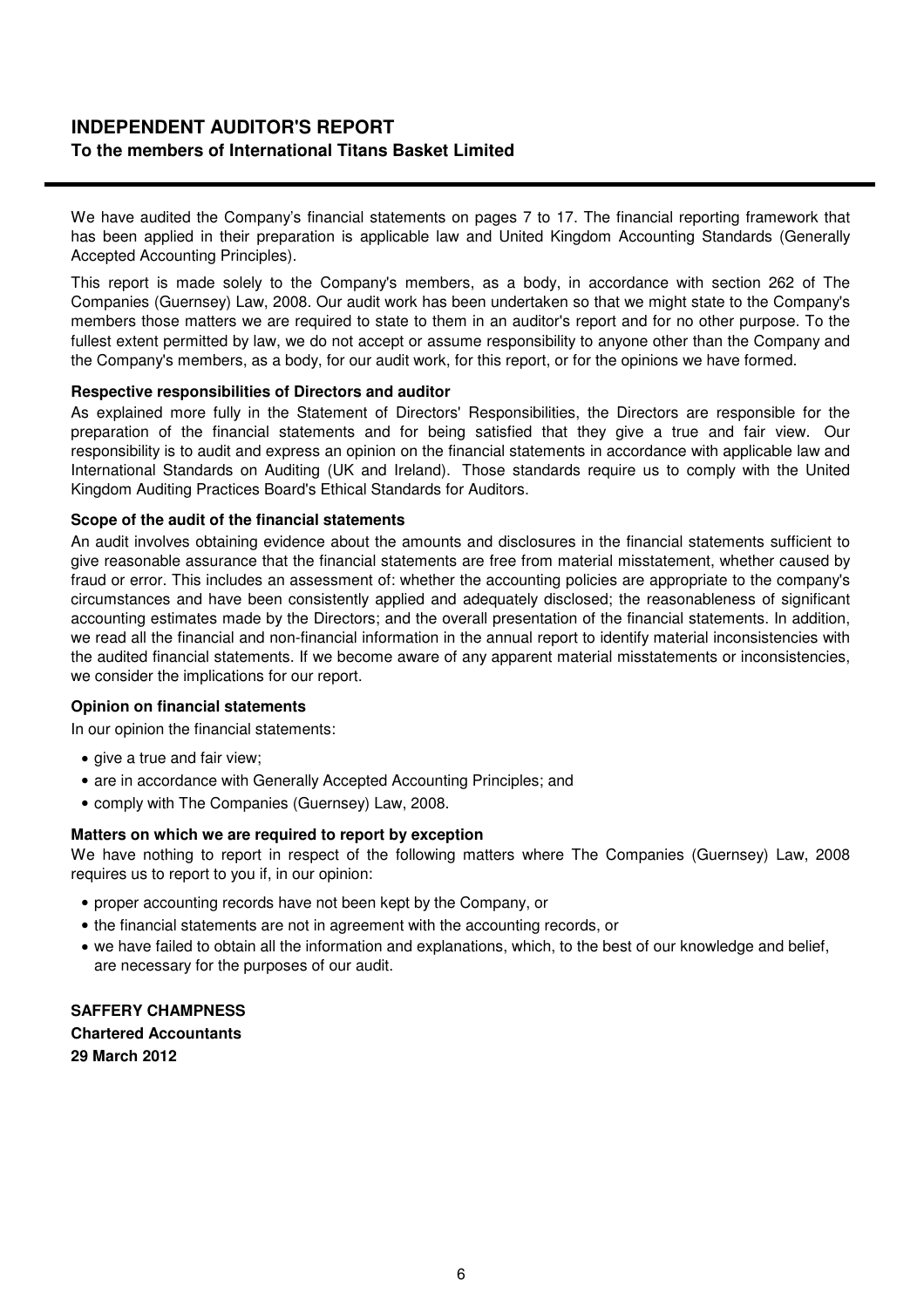### **PROFIT AND LOSS ACCOUNT**

**For the period from incorporation on 10 November 2010 to 30 September 2011**

|                                                                                                                              | <b>Notes</b>   | 10 Nov 2010<br>to 30 Sept 2011<br><b>AUD</b> |
|------------------------------------------------------------------------------------------------------------------------------|----------------|----------------------------------------------|
| <b>REVENUE</b><br>Interest income                                                                                            | 3              | 119,836                                      |
|                                                                                                                              |                |                                              |
| <b>LOSSES ON INVESTMENTS</b><br>Investments at fair value through profit and loss - unrealised                               | $\overline{4}$ | (5,559,570)                                  |
|                                                                                                                              |                | (5,439,734)                                  |
| <b>OPERATING EXPENSES</b>                                                                                                    | 6              | (531, 952)                                   |
| <b>LOSS FOR THE PERIOD</b>                                                                                                   |                | (5,971,686)                                  |
| Loss per share                                                                                                               |                |                                              |
| Basic and diluted loss per ordinary share                                                                                    | $\overline{7}$ | (98.54)                                      |
|                                                                                                                              |                |                                              |
| STATEMENT OF TOTAL RECOGNISED GAINS AND LOSSES<br>For the period from incorporation on 10 November 2010 to 30 September 2011 |                | 2011<br><b>AUD</b>                           |
| <b>LOSS FOR THE PERIOD</b>                                                                                                   |                | (5,971,686)                                  |
| <b>GAINS ON INVESTMENTS</b>                                                                                                  |                |                                              |
| Available-for-sale investments - unrealised                                                                                  | 5              | 3,466,926                                    |
| TOTAL RECOGNISED LOSSES FOR THE PERIOD                                                                                       |                | (2,504,760)                                  |

All gains and losses are derived from continuing operations.

The notes on pages 11 to 17 are an integral part of these financial statements.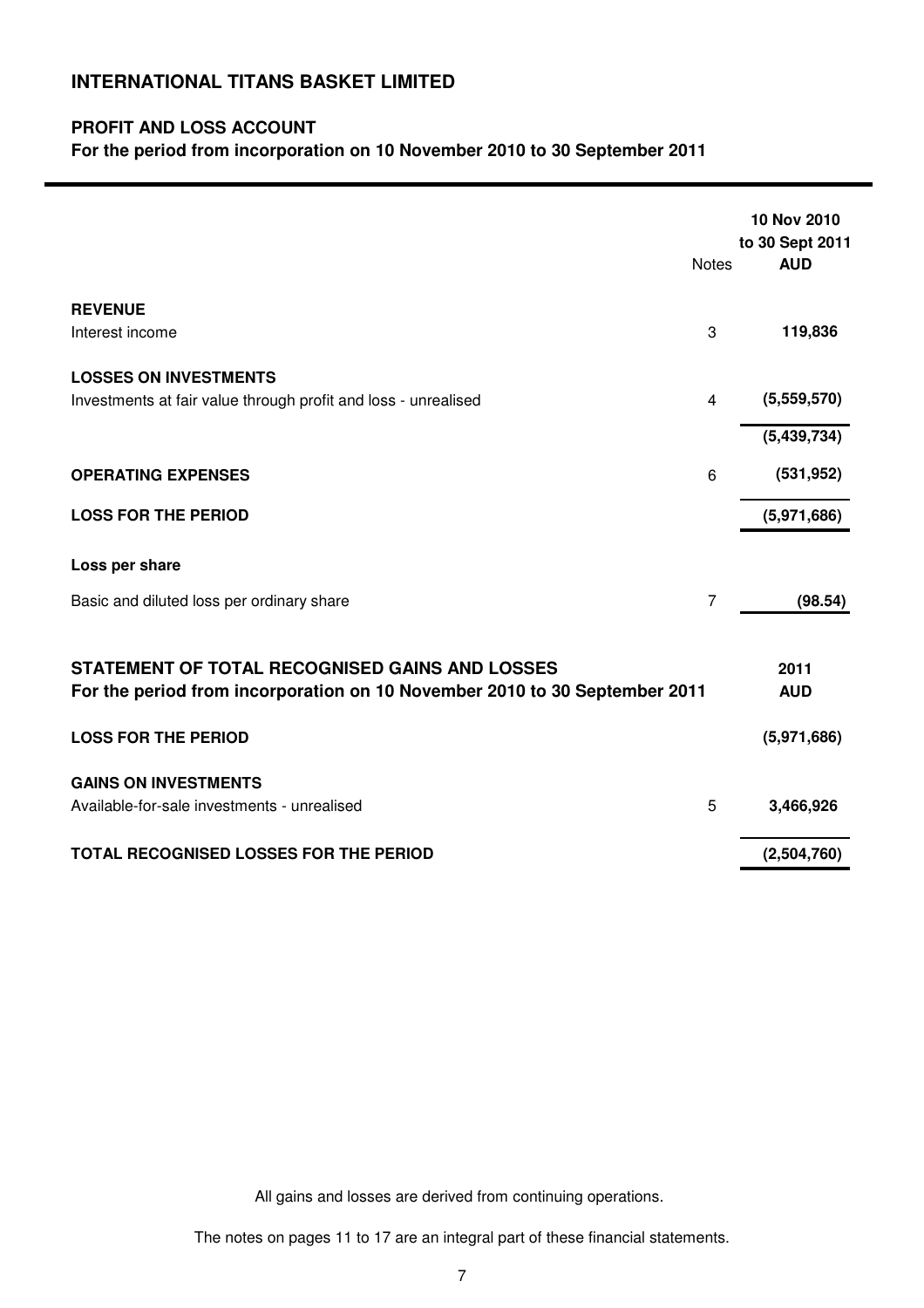# **BALANCE SHEET**

**As at 30 September 2011**

|                                                                |                | 30 September 2011 |             |
|----------------------------------------------------------------|----------------|-------------------|-------------|
|                                                                | <b>Notes</b>   | <b>AUD</b>        | <b>AUD</b>  |
| <b>FIXED ASSETS</b>                                            |                |                   |             |
| Investments at fair value through profit                       |                |                   |             |
| and loss                                                       | $\overline{4}$ | 9,263,190         |             |
| Available-for-sale investments                                 | 5              | 44,156,190        |             |
|                                                                |                |                   | 53,419,380  |
| <b>CURRENT ASSETS</b>                                          |                |                   |             |
| Debtors and prepayments                                        | 8              | 471,276           |             |
| Cash at bank                                                   | 9              | 4,218,930         |             |
|                                                                |                | 4,690,206         |             |
| <b>CREDITORS: amounts falling due within one year</b>          |                |                   |             |
| Creditors and accruals                                         | 10             | 9,678             |             |
|                                                                |                |                   |             |
| <b>NET CURRENT ASSETS</b>                                      |                |                   | 4,680,528   |
|                                                                |                |                   |             |
| <b>CREDITORS: amounts falling due after more than one year</b> |                |                   |             |
| Creditors and accruals                                         | 10             |                   | (37,709)    |
|                                                                |                |                   |             |
|                                                                |                |                   | 58,062,199  |
| <b>CAPITAL AND RESERVES</b>                                    |                |                   |             |
| Share capital                                                  | 11             |                   | 608         |
| Share premium                                                  | 12             |                   | 60,566,351  |
| Profit and loss account                                        |                |                   | (5,971,686) |
| Revaluation reserve                                            | 13             |                   | 3,466,926   |
|                                                                |                |                   |             |
| <b>EQUITY SHAREHOLDERS' FUNDS</b>                              |                |                   | 58,062,199  |
|                                                                |                |                   |             |
| Number of fully paid ordinary shares                           |                |                   | 60,600      |
|                                                                |                |                   |             |
| Net Asset Value per ordinary share                             |                |                   | 958.12      |

The financial statements were approved and authorised for issue by the Board on 29 March 2012 and signed on its behalf by:

**Chris Hickling Director**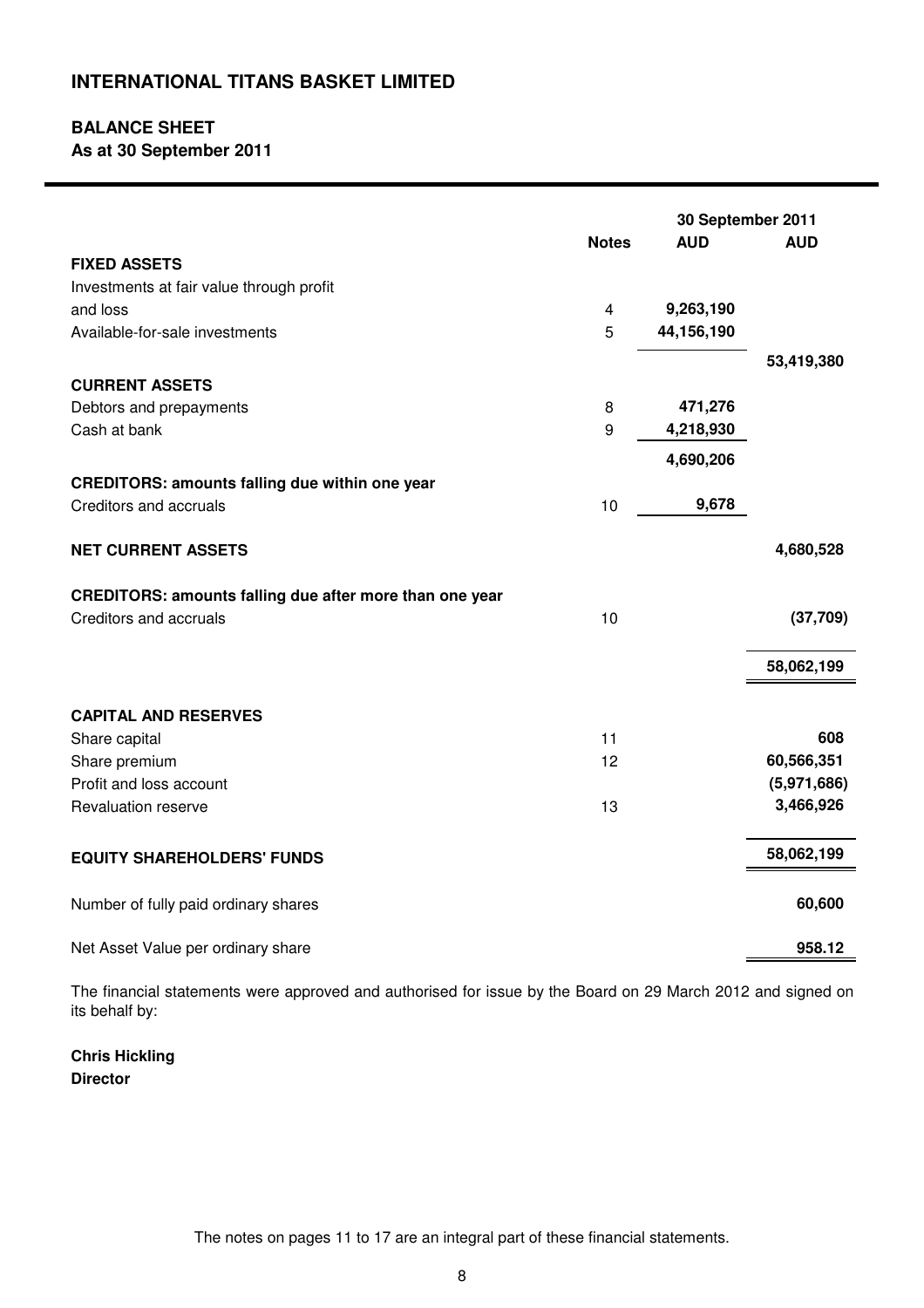### **RECONCILIATION OF MOVEMENTS IN SHAREHOLDERS' FUNDS For the period from incorporation on 10 November 2010 to 30 September 2011**

|                                                                                                      | <b>Management</b><br><b>Shareholders</b> |                                       | Ordinary<br><b>Shareholders</b>       |                                                 |                                             | Total                      |
|------------------------------------------------------------------------------------------------------|------------------------------------------|---------------------------------------|---------------------------------------|-------------------------------------------------|---------------------------------------------|----------------------------|
|                                                                                                      | <b>Share</b><br>capital<br><b>AUD</b>    | <b>Share</b><br>capital<br><b>AUD</b> | <b>Share</b><br>premium<br><b>AUD</b> | <b>Profit and</b><br>loss account<br><b>AUD</b> | <b>Revaluation</b><br>reserve<br><b>AUD</b> | <b>Total</b><br><b>AUD</b> |
| <b>Issue of shares</b><br>(see notes 11, 12)                                                         | $\mathbf 2$                              | 606                                   | 60,566,351                            |                                                 | ۰                                           | 60,566,959                 |
| Net loss for the period<br><b>Revaluation of available-</b><br>for-sale investments (see<br>note 13) | $\blacksquare$<br>٠                      | $\blacksquare$                        | $\blacksquare$                        | (5,971,686)<br>$\blacksquare$                   | $\blacksquare$<br>3,466,926                 | (5,971,686)<br>3,466,926   |
| At 30 September 2011                                                                                 | $\mathbf 2$                              | 606                                   | 60,566,351                            | (5,971,686)                                     | 3,466,926                                   | 58,062,199                 |

The notes on pages 11 to 17 are an integral part of these financial statements.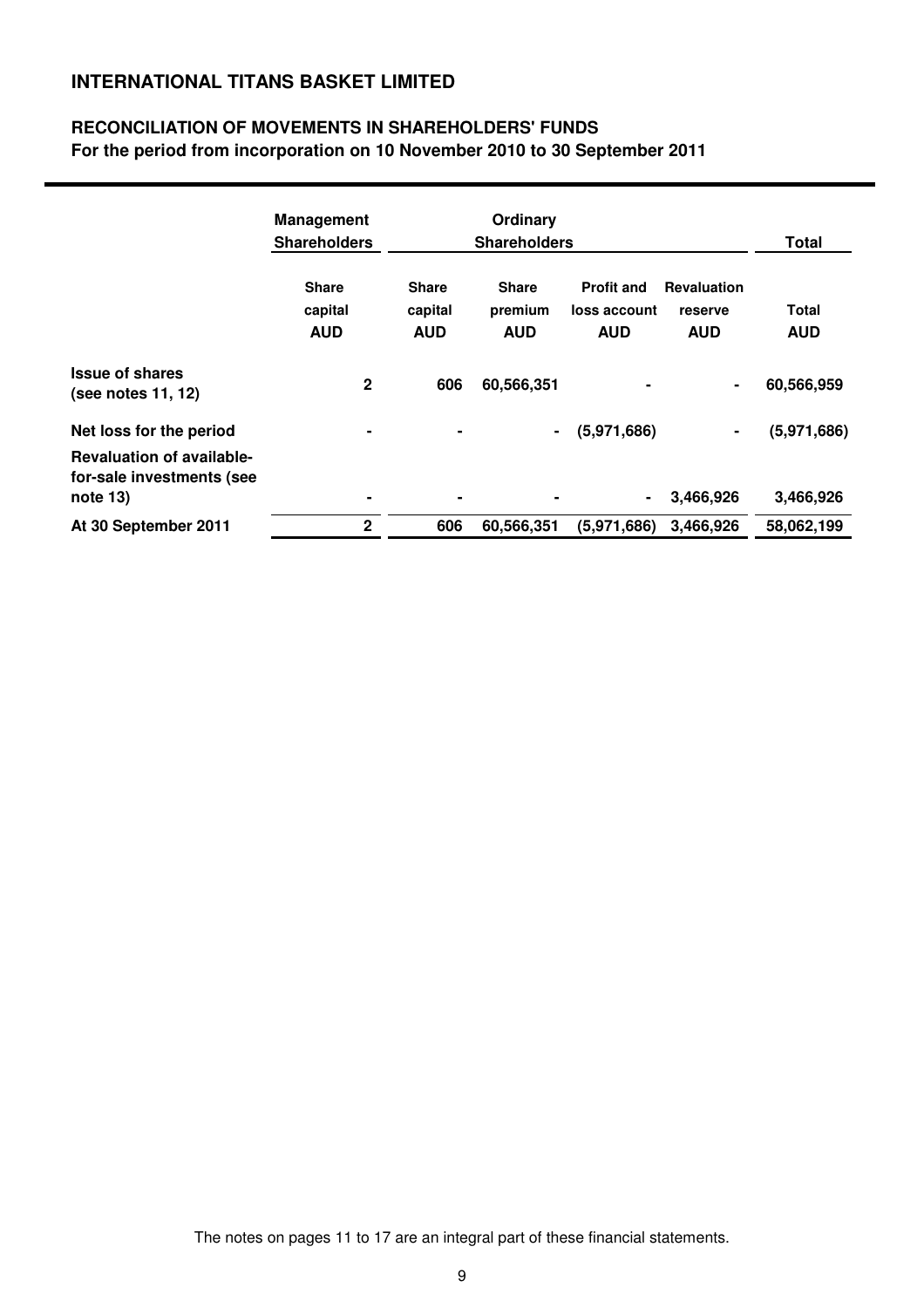### **CASH FLOW STATEMENT**

**For the period from incorporation on 10 November 2010 to 30 September 2011**

|                                                                                          | <b>Notes</b> | 10 Nov 2010<br>to 30 Sept 2011<br><b>AUD</b> |
|------------------------------------------------------------------------------------------|--------------|----------------------------------------------|
| RECONCILIATION OF OPERATING LOSS TO NET CASH OUTFLOW FROM<br><b>OPERATING ACTIVITIES</b> |              |                                              |
| Cash flows from operating activities                                                     |              |                                              |
| Operating loss for the period<br>Less:                                                   |              | (5,971,686)                                  |
| Interest income                                                                          | 3            | (119, 836)                                   |
| Adjustments for non-cash items:                                                          |              |                                              |
| Loss on investments at fair value through profit and loss                                | 4            | 5,559,570                                    |
| Working capital adjustments:                                                             |              |                                              |
| Increase in debtors and prepayments<br>Increase in creditors and accruals                |              | (471, 276)<br>47,387                         |
| Net cash outflow from operating activities                                               |              | (955, 841)                                   |
|                                                                                          |              |                                              |
| <b>CASH FLOW STATEMENT</b>                                                               |              |                                              |
| Net cash outflow from operating activities                                               |              | (955, 841)                                   |
| Returns on investments and servicing of finance                                          |              |                                              |
| Interest income                                                                          | 3            | 119,836                                      |
| Capital expenditure and financial investment                                             |              |                                              |
| Purchase of investments held at fair value through profit and loss                       | 4            | (14,822,760)                                 |
| Purchase of available-for-sale investments                                               | 5            | (40, 689, 264)                               |
|                                                                                          |              | (55, 512, 024)                               |
| <b>Financing</b><br>Receipts from issue of shares                                        | 11,12        | 60,566,959                                   |
|                                                                                          |              |                                              |
|                                                                                          |              | 60,566,959                                   |
| Net increase in cash                                                                     |              | 4,218,930                                    |
| Cash at the end of the period                                                            | 9            | 4,218,930                                    |
|                                                                                          |              |                                              |

The notes on pages 11 to 17 are an integral part of these financial statements.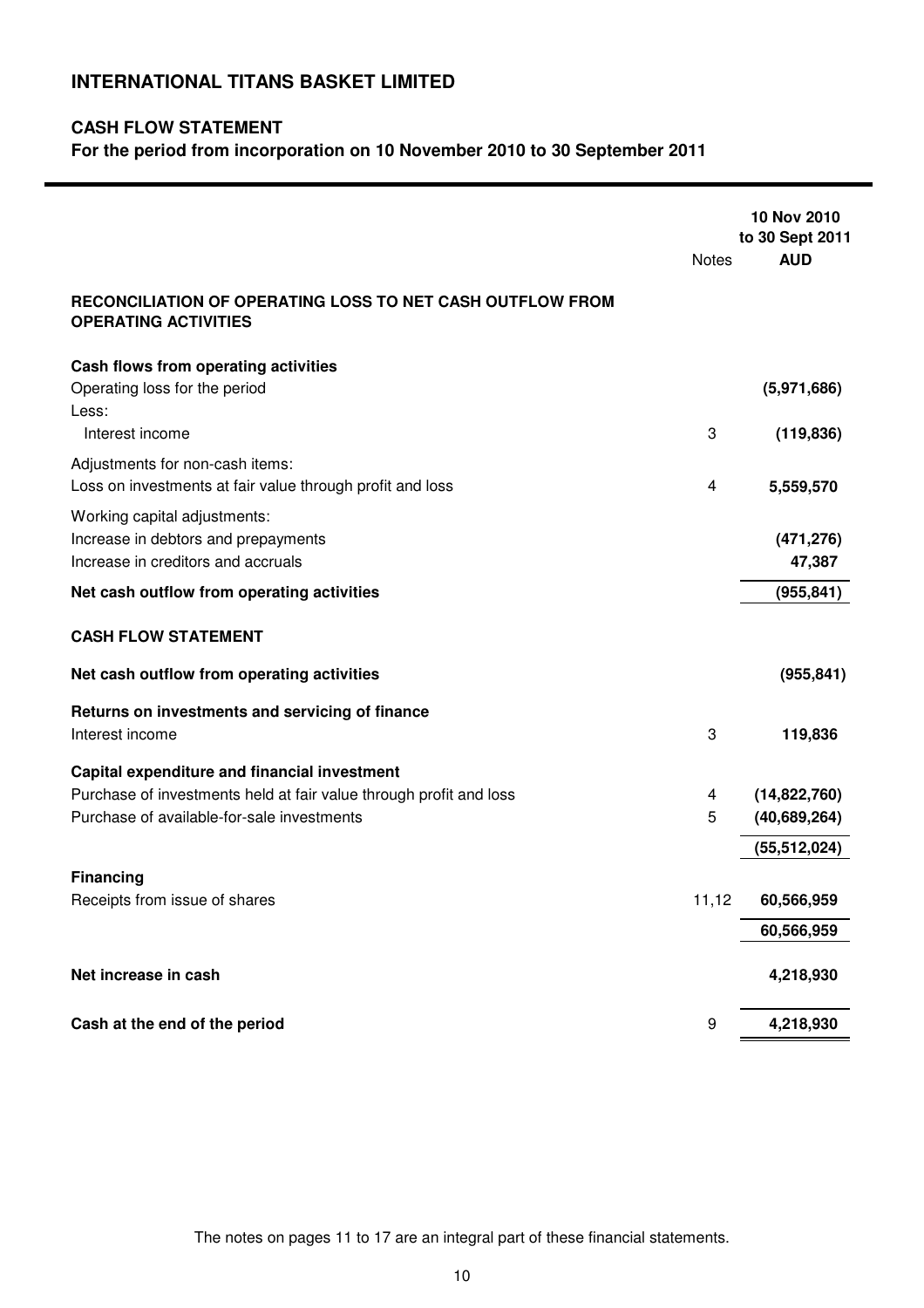### **NOTES TO THE FINANCIAL STATEMENTS**

#### **For the period from incorporation on 10 November 2010 to 30 September 2011**

#### **1. PRINCIPAL ACCOUNTING POLICIES**

The following accounting policies have been applied consistently in dealing with items which are considered material in relation to the Company's financial statements.

#### **Basis of preparation**

The financial statements of International Titans Basket Limited, with domicile in Guernsey, have been prepared in accordance with UK Generally Accepted Accounting Principles.

#### **Going concern**

The financial statements have been prepared on a going concern basis.

#### **Foreign exchange**

Foreign currency assets and liabilities are translated into Australian Dollars at the rate of exchange ruling on the balance sheet date. Foreign currency transactions are translated into Australian Dollars at the rate of exchange ruling on the date of the transaction. Foreign exchange gains and losses are included in the profit and loss account in the period in which they arise.

#### **Income**

Bank interest is accounted for on an accruals basis.

#### **Investments**

The Company's option investments are designated as investments at fair value through profit or loss.

The Company's bond investments are designated as available-for-sale investments.

All investments are measured initially at cost, which is the fair value of whatever was paid to acquire them. Transaction costs are expensed as incurred in the profit and loss account. Investments are derecognised when the rights to receive cash flows from the investments have expired and the Company has transferred substantially all risks and rewards of ownership.

After initial recognition, the Company uses the following measurement bases for its investments:

- i) Investments held-for-trading and those designated to the category at inception: Fair value through profit and loss;
- ii) Available-for-sale investments: Fair value through equity.

Fair value is calculated using quoted market prices, independent appraisals, discounted cash flow analysis or other appropriate valuation models at the year end date. Gains arising on the disposal of investments are recognised in the profit and loss account, as are unrealised gains on investment at fair value through profit and loss. Unrealised gains on available-for-sale investments are recognised in the statement of total recognised gains and losses. All gains or losses are recognised in the period in which they arise. Prior year revaluation gains on available-for-sale investments disposed of during the year are recycled through profit and loss in the period in which the investments are disposed of.

#### **Taxation**

The Company is exempt from Guernsey income tax under the Income Tax (Exempt Bodies) (Guernsey) Ordinance 1989 and is charged an annual exemption fee of £600.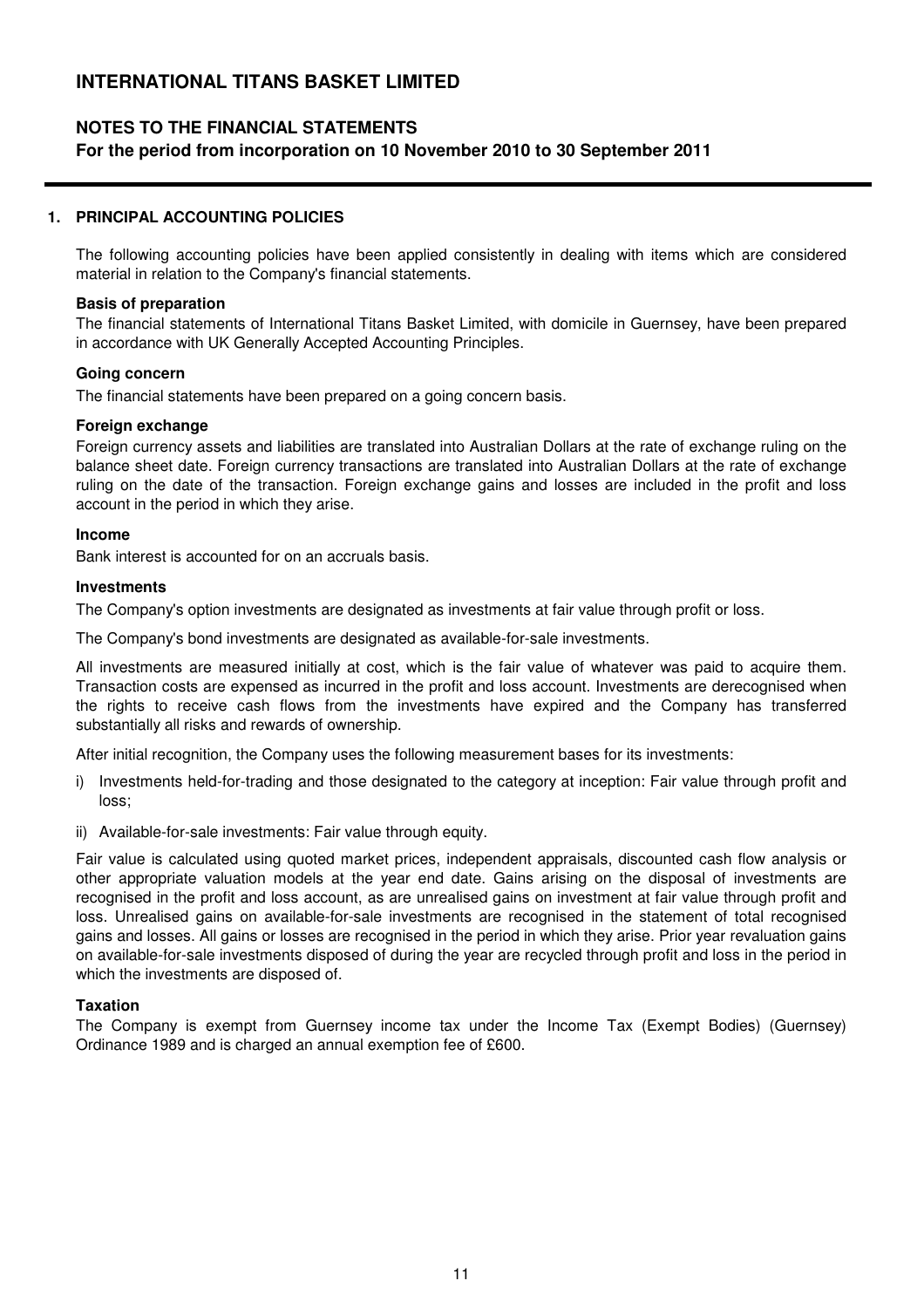### **NOTES TO THE FINANCIAL STATEMENTS**

**For the period from incorporation on 10 November 2010 to 30 September 2011**

#### **2. SIGNIFICANT AGREEMENTS**

The following significant agreements have been entered into by the Company:

#### **Administration, Custodian and Secretarial Agreement**

Under the Administration, Custodian and Secretarial Agreement, the Company has agreed to pay or procure to be paid to the Administrator, for its services as administrator, secretary, custodian and registrar, a fee of 0.15% of the Company's Funds per annum, payable annually in advance until the termination date. In addition, the Administrator is entitled to receive interest earned by the Company on the unpaid element of the fees.

#### **Investment Advisory Agreement**

Under the Investment Advisory Agreement, the Company has agreed to pay or procure to be paid to the Advisor, for its services as advisor, a fee of 0.6% per annum of the Company's funds payable in advance on the first Business Day of each year, until the Termination Date. In addition the Advisor is entitled to receive interest earned by the Company on the unpaid element of the fees.

#### **Distribution Agreement**

Under the Distribution Agreement, the Company has agreed to pay or procure to be paid to the Distributors a fee of 0.7% per annum of the Company's funds payable in advance on the first Business Day of each year, until the Termination Date.

| 3. | <b>INTEREST INCOME</b>                                   | 2011<br><b>AUD</b> |
|----|----------------------------------------------------------|--------------------|
|    | Bank interest receivable                                 | 119,836            |
| 4. | <b>INVESTMENTS AT FAIR VALUE THROUGH PROFIT AND LOSS</b> | 2011<br><b>AUD</b> |
|    | JP Morgan Index Option                                   |                    |
|    | Purchase during the period                               | 14,822,760         |
|    | Fair value adjustment for the period                     | (5,559,570)        |
|    | Fair value carried forward                               | 9,263,190          |
| 5. | <b>AVAILABLE-FOR-SALE INVESTMENTS</b>                    | 2011<br><b>AUD</b> |
|    | Zero Coupon Bonds issued by Investec plc                 |                    |
|    | Purchase during the period                               | 40,689,264         |
|    | Fair value adjustment for the period                     | 3,466,926          |
|    | Fair value carried forward                               | 44,156,190         |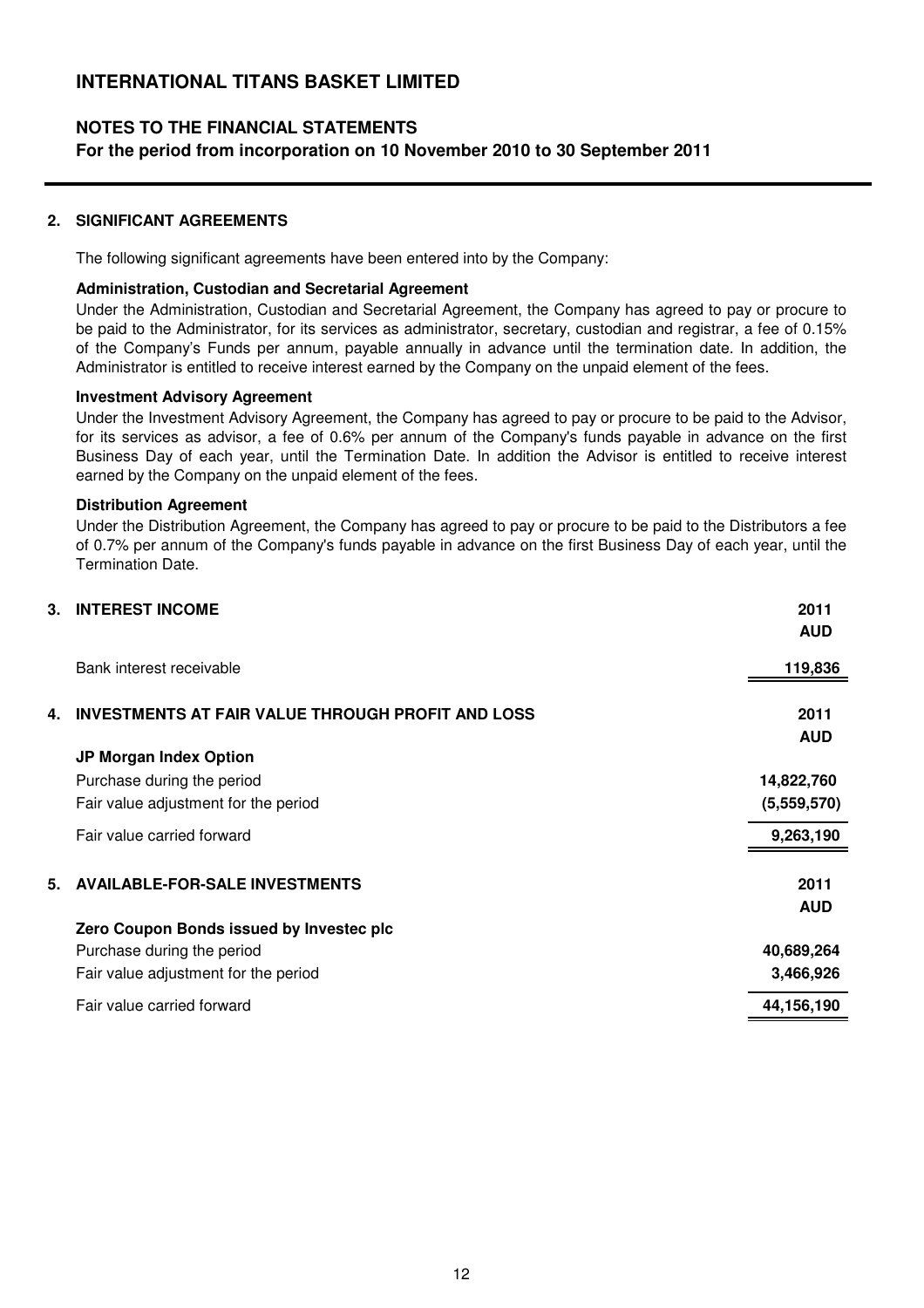### **NOTES TO THE FINANCIAL STATEMENTS**

**For the period from incorporation on 10 November 2010 to 30 September 2011**

#### **6. OPERATING EXPENSES**

|    | Operating expenses include the following:                                           | 2011       |
|----|-------------------------------------------------------------------------------------|------------|
|    |                                                                                     | <b>AUD</b> |
|    | Auditor's remuneration                                                              | 9,678      |
|    | Administration fees                                                                 | 48,679     |
|    | Distribution fees                                                                   | 226,153    |
|    | <b>GFSC</b> licence fees                                                            | 3,561      |
|    | Investment advisory fees                                                            | 194,715    |
|    | Interest payable                                                                    | 37,709     |
|    | Listing fees                                                                        | 1,612      |
|    | Legal and professional fees                                                         | 1,363      |
|    | <b>Statutory fees</b>                                                               | 1,264      |
|    | Sponsorship fees                                                                    | 2,238      |
|    | Professional indemnity insurance                                                    | 2,159      |
|    | Sundry                                                                              | 2,821      |
|    |                                                                                     | 531,952    |
| 7. | <b>LOSS PER ORDINARY SHARE</b>                                                      |            |
|    | The calculation of basic and diluted loss per share is based on the following data: |            |
|    |                                                                                     | 2011       |
|    |                                                                                     |            |

| Loss attributable to Ordinary shares:                                                                                   | <b>AUD</b>  |
|-------------------------------------------------------------------------------------------------------------------------|-------------|
| Loss for purpose of basic and diluted loss per share being loss for the period<br>attributable to Ordinary shareholders | (5,971,686) |
| Number of shares:                                                                                                       |             |
| Weighted average number of Ordinary shares for the purpose<br>of basic and diluted loss per share                       | 60,600      |
|                                                                                                                         |             |
| Loss per share attributable to Ordinary shares                                                                          | (98.54)     |

A weighted average number of shares has been calculated to enable users to gain a fairer understanding of the loss generated per share through the period. The weighted average has been calculated with reference to the number of days shares have actually been in issue and hence their ability to influence income generated.

| 8. DEBTORS AND PREPAYMENTS       | 2011       |
|----------------------------------|------------|
|                                  | <b>AUD</b> |
| Accrued interest                 | 62,305     |
| Prepaid administration fees      | 42,221     |
| Prepaid distribution fees        | 194,846    |
| Prepaid investment advisory fees | 168,885    |
| Other prepayments                | 3,019      |
|                                  | 471,276    |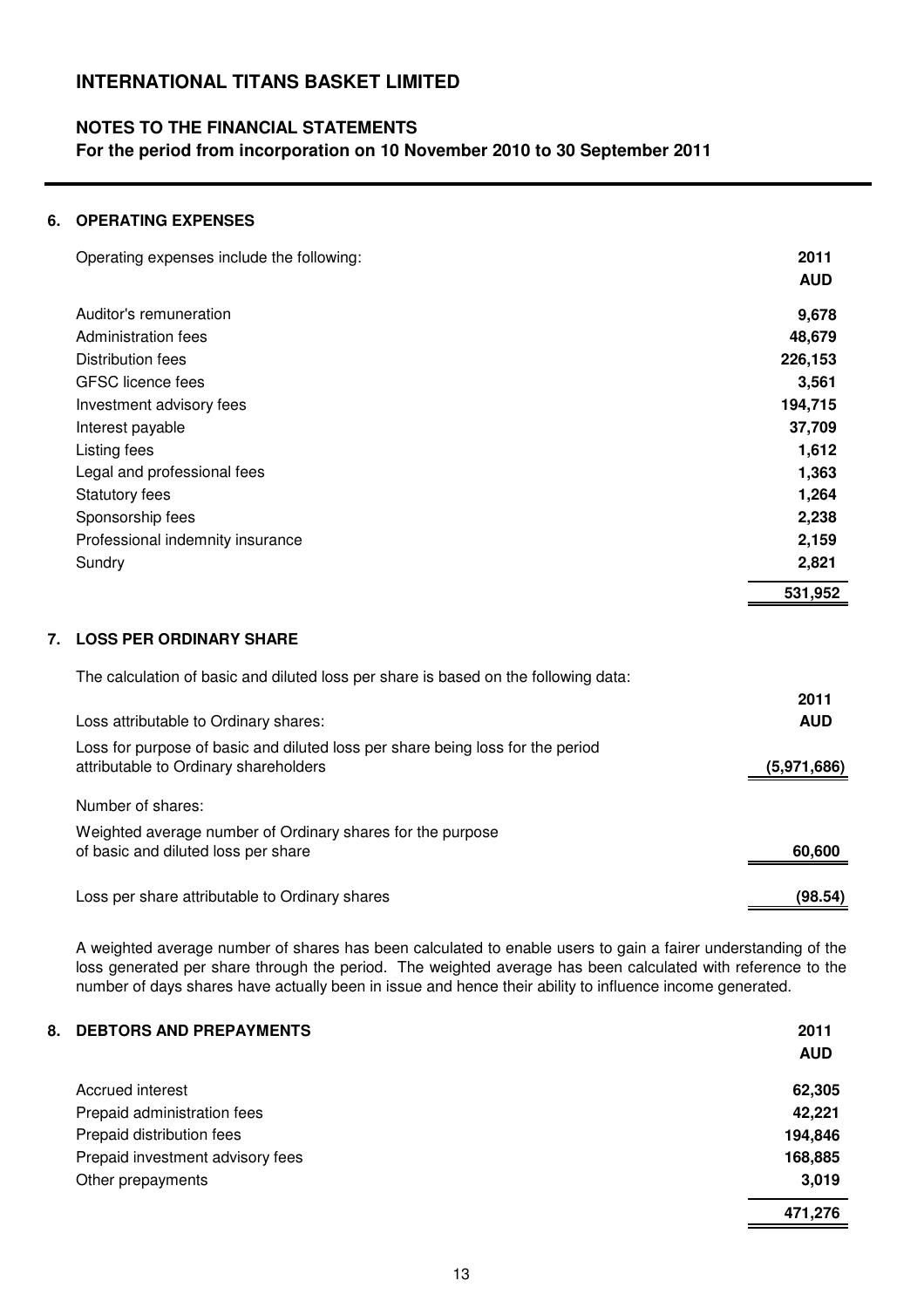### **NOTES TO THE FINANCIAL STATEMENTS**

**For the period from incorporation on 10 November 2010 to 30 September 2011**

| 9. | <b>CASH AT BANK</b>                      | 2011         |
|----|------------------------------------------|--------------|
|    |                                          | <b>AUD</b>   |
|    | Balances at bank                         | 4,218,930    |
|    | <b>10. CREDITORS AND ACCRUALS</b>        | 2011         |
|    |                                          | <b>AUD</b>   |
|    | Due within one year<br>Audit fee         | 9,678        |
|    | Due after more than one year             |              |
|    | Interest payable                         | 37,709       |
|    | <b>11. SHARE CAPITAL</b>                 | 2011         |
|    |                                          | <b>AUD</b>   |
|    | Authorised:                              |              |
|    | 10 Management shares of AUD 1.00 each    | 10           |
|    | 999,000 Ordinary shares of AUD 0.01 each | 9,990        |
|    |                                          | 10,000       |
|    |                                          | 2011         |
|    |                                          | <b>AUD</b>   |
|    | Issued and fully paid:                   |              |
|    | 2 Management shares of AUD 1.00 each     | $\mathbf{2}$ |
|    | 60,600 Ordinary shares of AUD 0.01 each  | 606          |
|    |                                          | 608          |

60,600 Ordinary shares were issued in the period at a price of AUD 1,000.00 per share. No Ordinary shares were redeemed during the period.

Ordinary shares are entitled to 1 vote each at a general meeting of the Company. The Ordinary shares may be compulsorily redeemed on the Redemption Date, 3 October 2016. Ordinary shareholders are entitled to receive any dividends or distributions from the Company and any surplus arising on the winding up of the Company after the payment of creditors and redemption of the Management shares at their nominal value.

Management shares are entitled to 10,000 votes each at a general meeting of the Company. Management shares may only be owned by The Basket Trust (see note 14) or its nominee. Management shareholders are not entitled to receive any dividends or distributions from the Company nor any surplus arising on the winding up of the Company in excess of the nominal value of the Management shares.

| 2011       |
|------------|
| <b>AUD</b> |
| 60,599,440 |
| (33,089)   |
| 60,566,351 |
|            |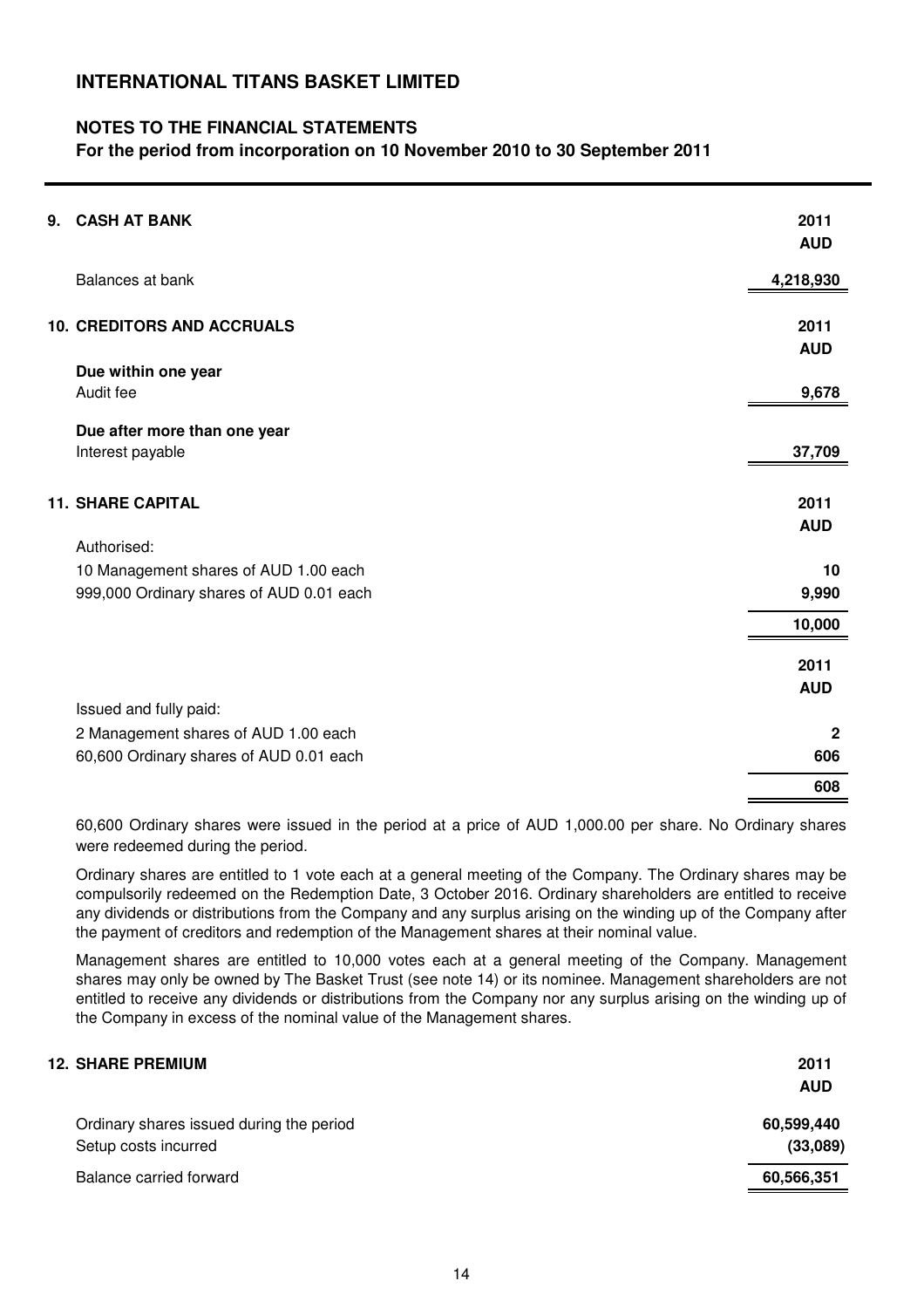### **NOTES TO THE FINANCIAL STATEMENTS**

#### **For the period from incorporation on 10 November 2010 to 30 September 2011**

| <b>13. REVALUATION RESERVE</b>                                  | 2011<br><b>AUD</b> |
|-----------------------------------------------------------------|--------------------|
| Revaluation of available-for-sale investments during the period | 3,466,926          |
| Balance carried forward                                         | 3,466,926          |

#### **14. ULTIMATE CONTROLLING PARTY AND RELATED PARTY TRANSACTIONS**

The Company's immediate controlling party is The Basket Trust, a trust administered by Praxis Fiduciaries Limited, and the ultimate controlling party is Praxis Holdings Limited, a company incorporated in Guernsey.

Praxis Property Fund Services Limited ('PPFSL') (the administrator of the Company until 30 April 2011) and Praxis Fund Services Limited ('PFSL') (the administrator of the Company with effect from 1 May 2011), are deemed to be related parties as Chris Hickling and Janine Lewis are Directors of the Company and of both PPFSL and PFSL, whilst David Stephenson is a Director of the Company and an employee of both PPFSL and PFSL. During the period PPFSL received AUD 10,928 for their services as administrator, whilst PFSL received AUD 37,751 for their services as administrator. At the period end date administration fees of AUD 42,221 had been paid to PFSL in advance.

#### **15. FINANCIAL INSTRUMENT RISK FACTORS**

The Company is exposed to market risk, credit risk and liquidity risk from the financial instruments it holds. The risk management policies employed by the Company to manage these risks are discussed below:

#### **(i) Market risk**

#### **(a) Currency risk**

Currency risk is the risk that the value of financial instruments will fluctuate due to changes in foreign exchange rates. Currency risk arises when future commercial transactions and recognised assets and liabilities are denominated in a currency that is not the Company's measurement currency. The Company is not materially exposed to foreign exchange risk as most transactions are in Australian Dollars. The Company's management monitors exchange rate fluctuations on an ongoing basis.

The Company has no material currency exposures at 30 September 2011.

#### **(b) Interest rate risk**

Interest rate risk is the risk that the fair value or future cash flows of a financial instrument will fluctuate because of changes in market interest rates. The Company is exposed to interest rate risk as it invests cash and bank balances at short term interest rates. At 30 September 2011, the Company held cash on call account of AUD 296,176**,** which earns interest at floating rates. The company also held AUD 3,922,754 on fixed deposit, which earns interest at a fixed rate.

Had these balances existed for the whole of the period, the effect on the Profit and Loss Account of an increase/decrease in short term interest rates of 0.5% per annum would have been an increase/decrease in post-tax profit for the period of AUD 10,782.

The available-for-sale investments are exposed to fair value interest rate risk. However, whilst changes in market interest rates may give rise to short-term fluctuations in fair value, if the bonds are held to maturity their maturity value is fixed and therefore not subject to interest rate risk.

The Company has no other material interest rate exposures at 30 September 2011.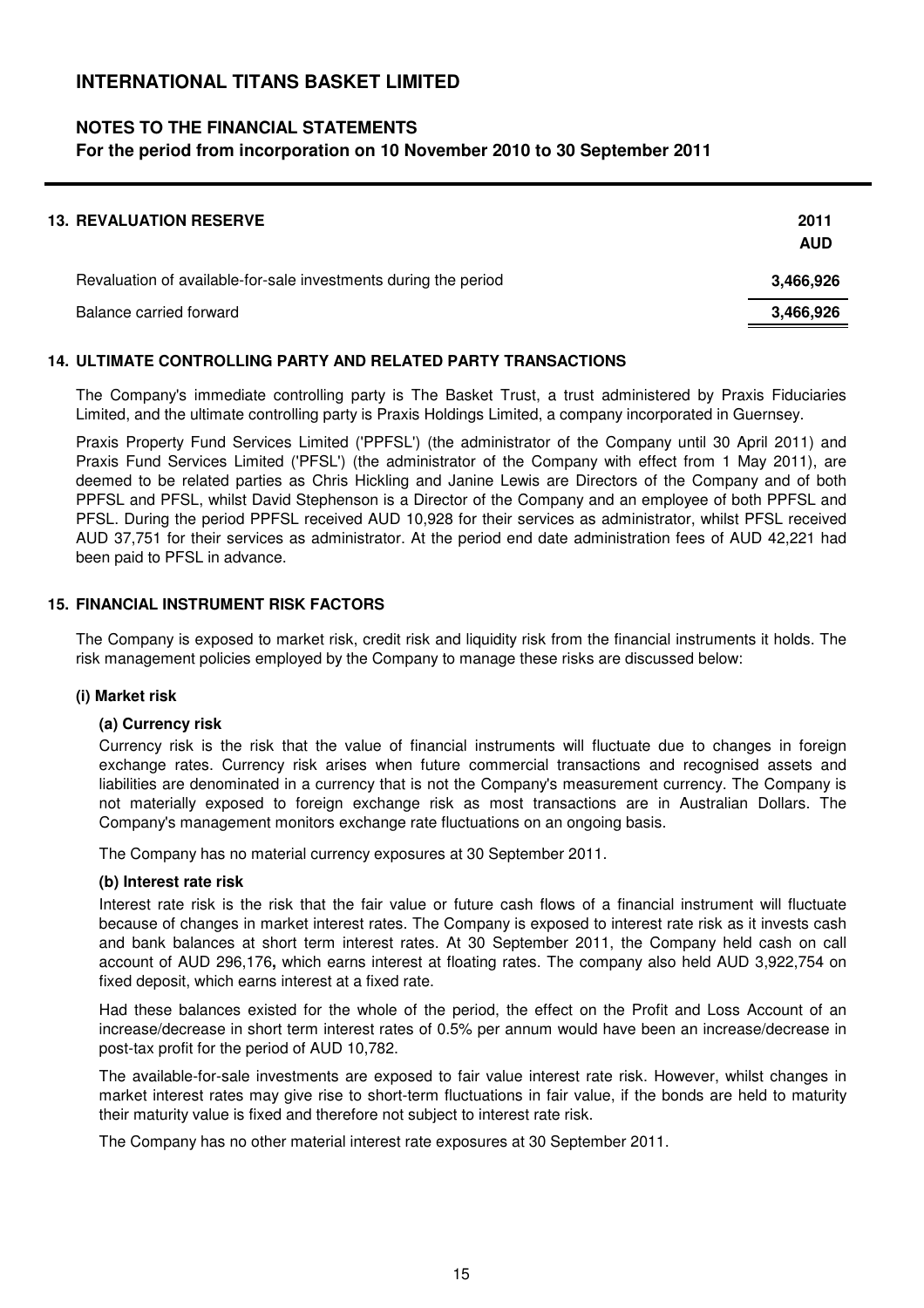### **NOTES TO THE FINANCIAL STATEMENTS**

**For the period from incorporation on 10 November 2010 to 30 September 2011**

#### **15. FINANCIAL INSTRUMENT RISK FACTORS (continued)**

#### **(i) Market risk (continued)**

#### **(c) Price risk**

Price risk is the risk that the value of the instrument will fluctuate as a result of changes in market prices (other than those arising from interest rate risk or currency risk), whether caused by factors specific to an individual investment, its issuer or all factors affecting all instruments traded in the market. The Company's investments at fair value through profit and loss are directly affected by changes in market prices.

Price risk is managed by investing in a call option on a basket of indices, with an international bank, JP Morgan. At the balance sheet date JP Morgan has a Fitch long-term credit rating of AA-.

Price risk is managed by investing in a zero coupon bond, with an international bank, Investec plc. At the balance sheet date Investec plc has a long-term Fitch credit rating of BBB.

The investments at fair value through profit and loss and available-for-sale investments expose the Company to price risk. The details are as follows:

|                                  | 2011       |
|----------------------------------|------------|
|                                  | <b>AUD</b> |
| Index call option with JP Morgan | 9,263,190  |
| Investec plc Zero Coupon Bonds   | 44,156,190 |
|                                  | 53,419,380 |

A 3 per cent increase/decrease in the value of the investments at fair value through profit and loss at 30 September 2011 would have increased/decreased the Net Asset Value of the Company by AUD 277,896.

A 3 per cent increase/decrease in the value of the available-for-sale investments at 30 September 2011 would have increased/decreased the Net Asset Value of the Company by AUD 1,324,686.

#### **(ii) Credit risk**

Credit risk arises when a failure by counterparties to discharge their obligations could reduce the amount of future cash inflows from financial assets on hand at the balance sheet date. These financial assets include cash and cash equivalents, debtors, available-for-sale investments and investments at fair value through profit and loss. The Company's exposure to credit risk arises from default of the counterparty with a maximum exposure equal to the carrying value or fair value of these instruments. The Company aims to manage credit risk by holding assets with reputable banking institutions with a good credit rating.

The Company has determined to maintain its cash and cash equivalent balances with financial institutions which have a Fitch long-term credit rating of at least BBB. The Company monitors the placement of cash balances on an ongoing basis.

The majority of the Company's trade and other receivables consists of prepayments and there is no credit risk associated with these balances.

The available-for-sale investments are held with Investec plc, which has a Fitch long-term rating of BBB at the balance sheet date. The investments at fair value through profit and loss are held with JP Morgan, which has a Fitch long-term rating of AA - at the balance sheet date.

#### **(iii) Liquidity risk**

Liquidity risk is the risk that the Company will not be able to meet financial liability obligations as they fall due, which may cause financial losses to the Company. The Company places its cash and cash equivalents with financial institutions on a short-term basis in order to maintain a high level of liquidity. This ensures that the Company is able to complete transactions in a timely manner, thus minimising the Company's exposure to such losses.